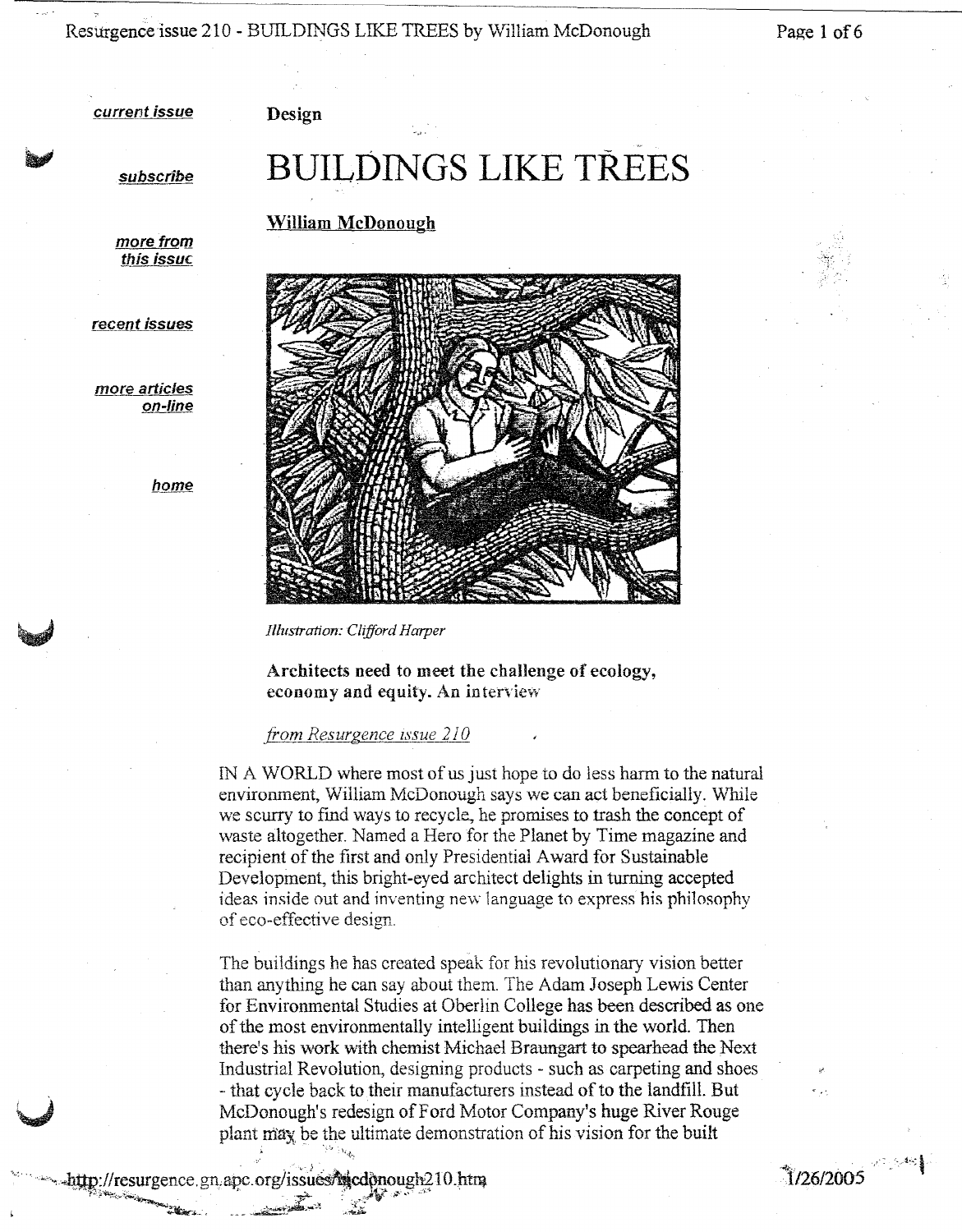environment, and the ultimate test of his principles of ecology, equity, and economics.

## How rigid is the common definition of 'green' or 'sustainable' design?

Sustainable design and green design are not the same thing. Green design describes a process that honours the natural world to the optimal extent. The things that are green in the world celebrate diversity; they are powered by the sun. The whole notion of the single photosynthetic cell multiplying itself, transforming into new species, learning how to have sex, creating mammals and humans, for example, is the magic and wonder of a green world. Things are fecund. Growth is good.

But in the modern world, when commercial actors talk about growth being the engine of commerce and environmentalists talk about growth being the structure of the world, we realize that we've adopted a machine mentality. In green design we are now looking at the idea that there is such a thing as a living machine.

For example, at Ford's River Rouge facility, we are designing an assembly plant that will have 454,000 square feet of habitat for native species on the roof. We are using plants to absorb stormwater, make oxygen, sequester carbon, fix nitrogen, and so on. But if all we end up doing is taking plants and using them to serve buman purposes, then we're using plants as machines. I think that the question of green design today is ultimately about how humans pick up tools of nature.

In that context I would say that the argument that growih is bad for the environment is a silly argument - because the real question is, What do you want to grow? You can grow a tree - that's good. \Ve grow asphalt that might not be good. But to grow things that are fecund and generative, that's good. If I can design a building that makes more energy than it needs to operate, then I'm designing a building like a tree. And it could be fecund - but only if, for example, I make sure the species on the roof are natural species that evolved through the place. On the roof of The Gap in California we planted the native grasses of San Bruno, so that the birds flying overhead look down and say, "Oh my god! It's our people. They're back!"

Now sustainable design is not green design. Green design is part of it, a third. The other two factors, equally important, and equally creative as zones in which to work, are the social equity issues and the economic issues. We don't really use the word sustainable very much in our work because sustainable is not that interesting. I mean, who wants to celebrate maintenance? We want to celebrate the abundance of the world and the generosity of spirit. So we are looking for a sustainING strategy. Then you can have all the hot water you want, so long as it's solar-heated. The philosophy of the work I do is really about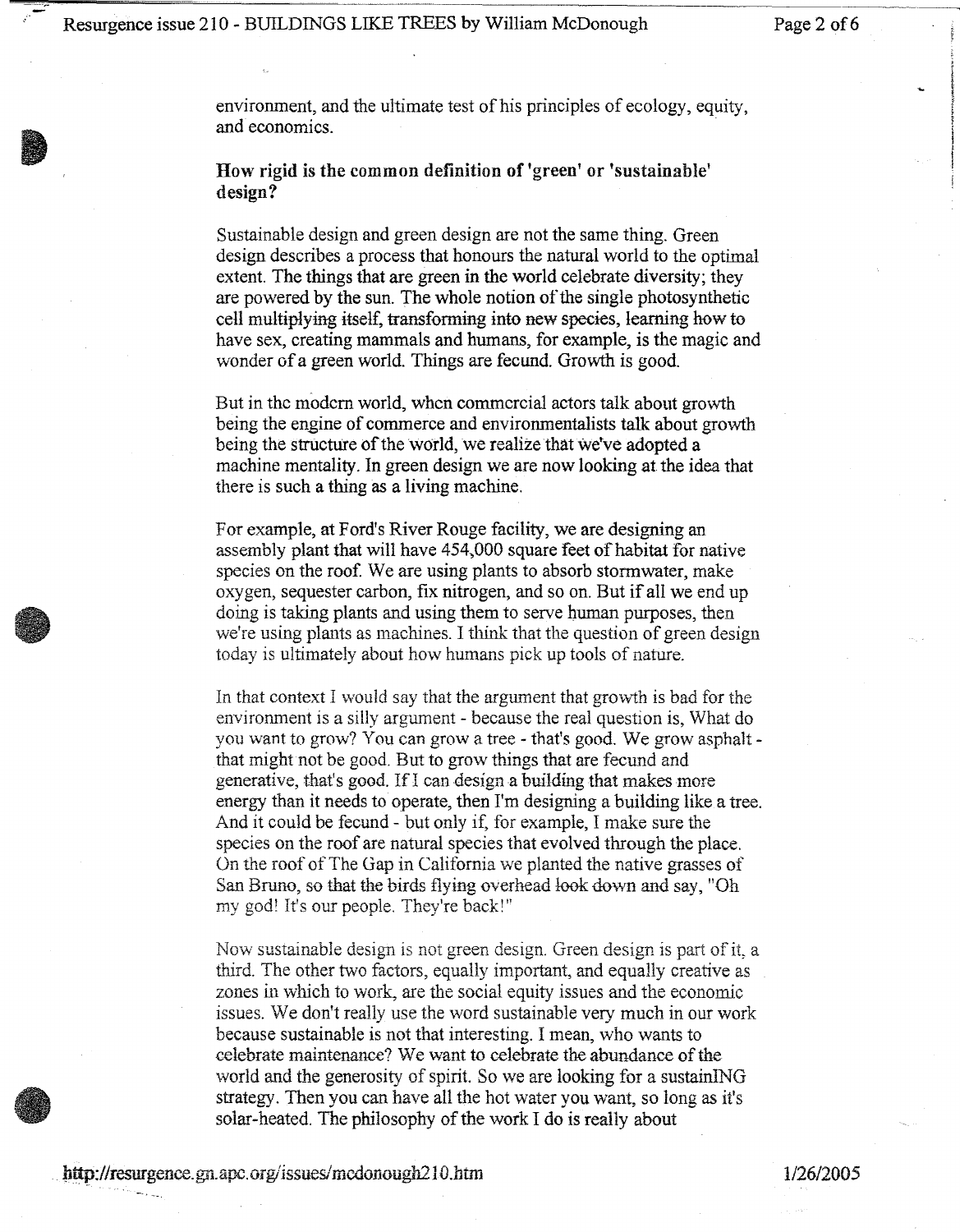community. When we begin a project, we don't really think of ourselves as designing buildings; we think of ourselves as creating an environment for a community. And we start with the idea of all species in that community. Instead of simply saying, How can we begin loving our own children, even for seven generations, we ask? How do we love all the children of all species for all time? In that sense it's a fundamental act of restoration and regeneration.

And the next question we have to ask is, When do we become native to this place?, because that changes the way you think about community, and it changes the way you design. For example, this renovation at the River Rouge - it's a two-billion-dollar project with a twenty-year plan. And I realized that Ford had declared themselves native to Dearborn. By saying they are staying, that they are going to dean up their own mess - not just leaving it behind, but transforming it from an icon of the first Industrial Revolution to an icon of the next - what a phenomenal act! It's an indigenous declaration.

## You put forward three components of sustaining design: ecology, social equity, and economy. How might a building honour all three equally?

Affordable, profitable things that build diversity and mixed use and connect to the natural world in ways that are fecund and healthy - that would meet the criterion.

One of the things we are looking at is how we can design communities with homes that are very, very low in toxicity, very high on the solar energy front, and still affordable. Affordable, say, for the carpenters who built them, who may come from cheap, terribly insulated, doublewide modulars set on three-quarters of an acre, and whose families need two cars costing them \$12,000 a year after taxes because they are so remote from culture. But maybe they could get alternative transportation so they don't need two cars, and end up with a solarpowered house that's worth twice as much. That's the kind of strategy we're developing on the affordable front.

I also think our communities need to enjoy much more diversity of provision. Our society focusses on just one part of the market, as if everybody wants to live in a three-bedroom house. Actually, young people want to go to cities and wear black dothes and find mates; young families might need some space where the kids can play outdoors; and then older people want to be part of a community again, maybe one that's pedestrian. If we don't engage all these people in a mixed-use way, we're not being socially intelligent. We're not even being economically intelligent.

The Herman Miller facility you designed seems to exemplify how architecture can build stronger ties between people, the buildings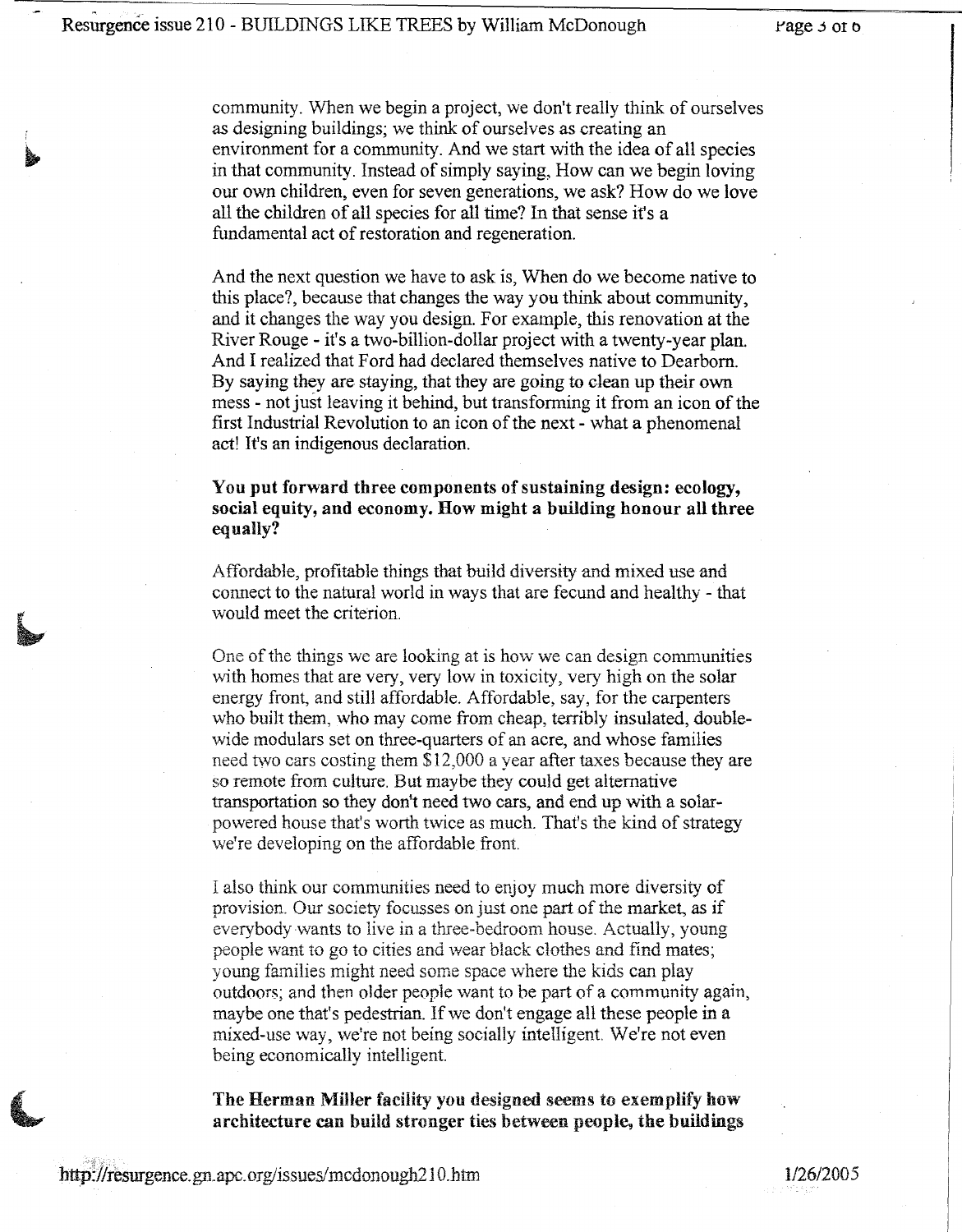i <sup>I</sup>

#### they inhabit, and the landscape that surrounds them **•..**

When we designed the building, we thought about all these issues. We curved the building so that the water moving off the site created wetlands and travelled for hundreds of yards before it actually left the site. So it provided the optimal amount of habitat for as many species as possible. The people who work there really get to celebrate that. They get to look at this fecund place that is constantly changing colour. It's full of butterflies. They call the building "the greenhouse" now, and the gift they give visitors is honey made from the site.

Inside, we designed a street where all the office workers and the factory workers convene. The coffee and the training rooms and the bathrooms - all the places you go - are on a sun-filled street full of glare and plants and sculptures. Does it produce productivity? Well, yeah. The performance of the company went up 24% after they moved. This means that the building is being paid for about every three months by the increase in business.

The stories are quite astonishing. Sixteen people left for higher wages. If you're in business, you know that when you lose an employee, you've lost something that you've invested in, and you have to invest more to replace that person. Well, those sixteen people all came back. And when the President of the company said, "Why are you back?", they said, "We want our jobs back because we had never worked in another factory before. We couldn't work in the dark." In a market where there is almost no unemployment, Herman Miller has a waiting list. If we can design a landscape that becomes a life-support system for people who work, instead of a work-support system for people who don't have a life, perhaps we become the employer of choice. That's more valuable than just about anything in the economic sector. It's also phenomenally valuable in the social sector.

### Is sustaining design currently an affordable choice for small businesses and nonprofits?

We actually work with lots of little organizations. The Oberlin Environmental Studies Center, the building we're doing with David On, is definitely a not-for-profit project. It's a research project, and was done with grants from foundations - and it's only 15,000 square feet. We're doing the new Woods Hole Research Center, with George \Voadwell and his scientists - people tracking global wanning, the carbon balance, and so forth. Their building again is small, and, like Oberlin's, will make more energy than it needs to operate. We do small schools, we do houses for families ...

But the larger commercial projects have the resources that allow us to experiment on a large scale, so what we do there appears dramatic to other people. When I put a grass roof over a whole building as habitat,

1/26/2005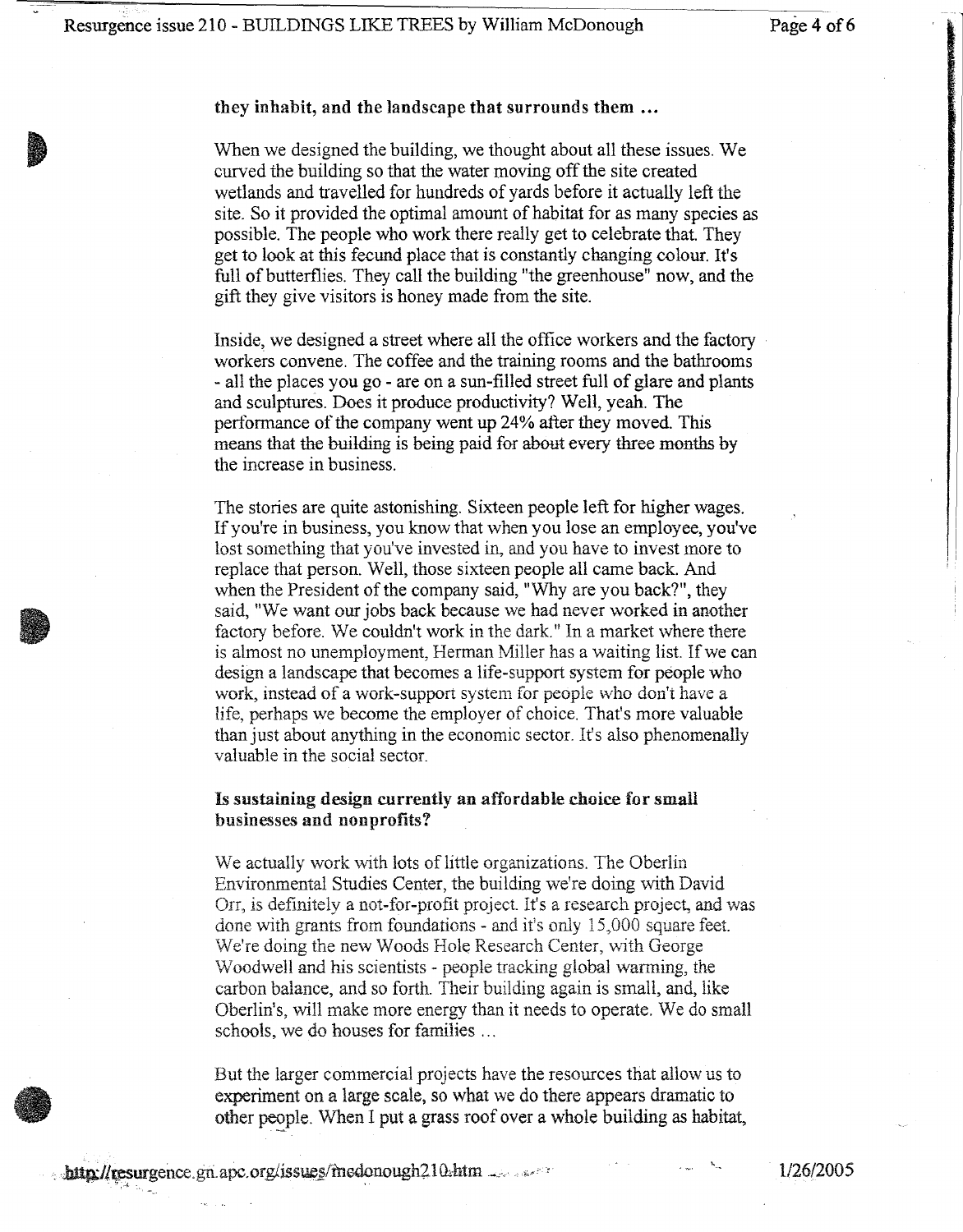people think that's interesting. When we make our office buildings with windows that open, we get written up in the Wall Street Journal. I told their reporter that we had reached a low point of Western civilization when a window that opened was news. It's terrifying.

In Palm Pilot's new headquarters in California, we're designing the building to have outdoor offices. Here you are in San Jose, one of the most beautiful climates in the world - this is almond country, for heaven's sake! - and they've trapped these young software types in gas chambers. Everybody's sealed up, with the air conditioning running. So we're designing our building with windows that open and outdoor offices. Why not? Sit outside under a tree and do your work. Why is it that we have to lock everybody up in a gray rectangle to think that they are working?

In 1992 you created a list of nine principles of sustainable design for the 2000 World's Fair, including rules like "Insist on the rights of humanity and nature to co-exist," "Recognize interdependence," and "Eliminate the concept of waste." How can these principles serve organizations and communities as they consider their responsibilities toward the larger world?

The Hannover Principles are really meant to help someone understand their relationship to the natural world, to technology, and to hope. You see, there's a kind of fierceness here. When it says, eliminate the concept of waste, it doesn't say, minimize waste. It doesn't say, please recycle.

What's exciting is that once these protocols start manifesting themselves, you see that all sustainability is local. It becomes a system that divests itself to the local level. So the products that are preferred and the ones that have economic benefit are local products.

We're going to get back to the ability to have pedestrian communities and mobility services, and we're going to benefit from the multiplier effect of an urbane situation. We're designing a town now where there is a day-care centre, health-care centre, and elder-care centre, all connected in the centre of town, so that we bring these generations back together. And it's a transit point, obviously, so they can get wherever they need to go. Then it has a botanical garden where people, especially elders, can spend their winters in a beautiful greenhouse full of delightful plants, which are purifying the water of the public laundry, which is serviced by the transit system. And it's all solar-powered and the water is purified, so the community's effects on global warming and on water quality from their laundry are zero.

I think that sustainable development starts, though, with the restoration of our cities. The rebuilding of existing communities is our most urgent opportunity. The next level would be the regeneration of the